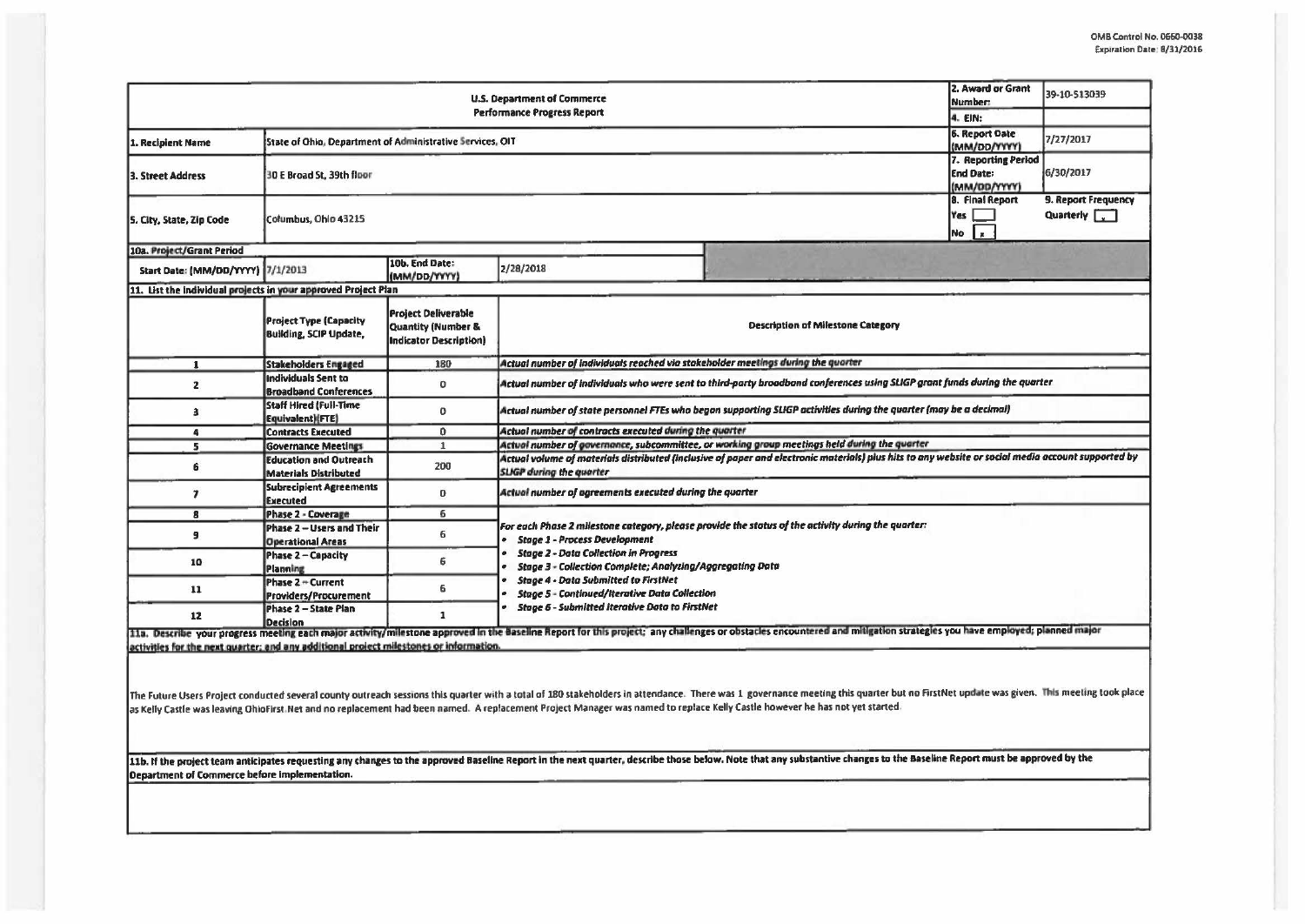[11c. Provide any other Information that would be useful to NTIA as it assesses this project's progress.

Time for the SWIC had not been entered for quarters 12-15. The Business Office was able to successfully code those hours to the Grant for this quarter. In a meeting with the State of Ohio Business Office it was concluded t on track to meet our match spending.

11d. Describe any success stories or best practices you have identified. Please be as specific as possible.

12. Personnel

12a. If the project is not fully staffed, describe how any lack of staffing may impact the project's time line and when the project will be fully staffed.

| <b>Job Title</b>                                | FTE%                                                                                                                                  |  | Project (s) Assigned                               |                      |                                             |                   |                 |              |                                                                |  |  |
|-------------------------------------------------|---------------------------------------------------------------------------------------------------------------------------------------|--|----------------------------------------------------|----------------------|---------------------------------------------|-------------------|-----------------|--------------|----------------------------------------------------------------|--|--|
| <b>SWIC</b>                                     | 0.33                                                                                                                                  |  | Continued<br>Spends 30% of FTE on SLIGP activities |                      |                                             |                   |                 |              |                                                                |  |  |
| <b>Grants Administrator</b>                     | Spends 40% of FTE on SLIGP activities<br>0.4                                                                                          |  |                                                    |                      |                                             |                   |                 |              | Continued                                                      |  |  |
|                                                 |                                                                                                                                       |  |                                                    |                      |                                             |                   |                 |              |                                                                |  |  |
|                                                 |                                                                                                                                       |  |                                                    |                      |                                             |                   |                 |              |                                                                |  |  |
|                                                 |                                                                                                                                       |  |                                                    |                      |                                             |                   |                 |              |                                                                |  |  |
| 13. Subcontracts (Vendors and/or Subrecipients) |                                                                                                                                       |  |                                                    |                      |                                             |                   |                 |              |                                                                |  |  |
|                                                 | 13a. Subcontracts Table - Include all subcontractors. The totals from this table must equal the "Subcontracts Total" in Question 14f. |  |                                                    |                      |                                             |                   |                 |              |                                                                |  |  |
| <b>Name</b>                                     | <b>Subcontract Purpose</b>                                                                                                            |  | Type<br>(Vendar/Subrec.)                           | RFP/RFQ Issued (Y/N) | <b>Contract</b><br><b>Executed</b><br>(Y/N) | <b>Start Date</b> | <b>End Date</b> | Allocated    | Total Federal Funds   Total Matching Funds<br><b>Allocated</b> |  |  |
| Keith Singleton                                 | <b>Website Development/Marketing Consultant</b>                                                                                       |  | Vendor                                             | N                    | Y                                           | 5/23/2014         | 6/30/2015       | \$49,500.00  |                                                                |  |  |
| <b>TBO</b>                                      | <b>Marketing and Promotion</b>                                                                                                        |  | Vendor                                             | N                    | N                                           |                   |                 | \$18,000.00  |                                                                |  |  |
| <b>ATST</b>                                     | Data Collection                                                                                                                       |  | Vendor                                             | N                    | v                                           | 8/1/2015          | 12/31/2018      | \$623,040.00 |                                                                |  |  |
| <b>TBO</b>                                      | <b>SCIP Consultant</b>                                                                                                                |  | Vendor                                             | N                    | N                                           |                   |                 | \$21,000.00  |                                                                |  |  |
| TBD                                             | MOU/MOA Consultant                                                                                                                    |  | Vendor                                             | N.                   | N                                           |                   |                 | \$36,480.00  |                                                                |  |  |
| CAI, Inc.                                       | <b>Project Manager</b>                                                                                                                |  | Vendor                                             | N                    | ۷                                           | 9/30/2013         | 3/31/2018       | \$423,335.00 |                                                                |  |  |
| CAI, Inc.                                       | Outreach Coordinator                                                                                                                  |  | Vendor                                             | N                    | v                                           | 9/30/2013         | 3/31/2018       | \$271,848.00 |                                                                |  |  |
| Diversity Search Group                          | <b>Budget Analyst</b>                                                                                                                 |  | Vendor                                             | N                    | Y                                           | 4/12/2014         | 3/31/2018       | \$135,472.00 |                                                                |  |  |
| <b>ATST</b>                                     | Phase One                                                                                                                             |  | Vendor                                             | Y                    | v                                           | 11/12/2014        | 12/31/2018      | \$660,000.00 |                                                                |  |  |
| Sophisticated Systems                           | Future Users Project Outreach Consultants                                                                                             |  | Vendor                                             | N.                   | v                                           | 6/1/2016          | 3/31/2018       | \$331,500.00 |                                                                |  |  |
|                                                 | 13b. Describe any challenges encountered with vendors and/or subrecipients.                                                           |  |                                                    |                      |                                             |                   |                 |              |                                                                |  |  |